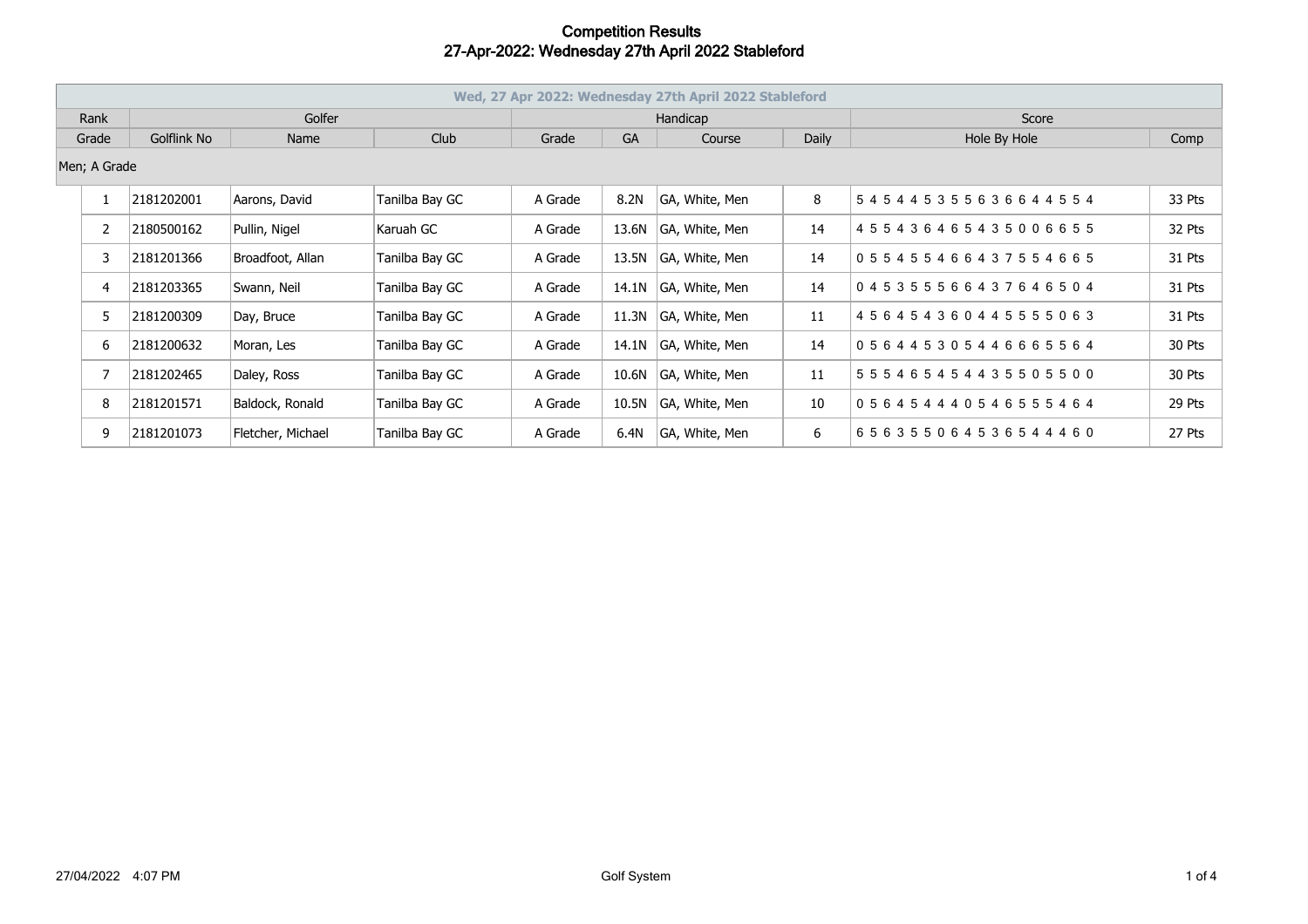| Rank         | Golfer      |                   |                   | Handicap       |           |                |       | Score                               |        |
|--------------|-------------|-------------------|-------------------|----------------|-----------|----------------|-------|-------------------------------------|--------|
| Grade        | Golflink No | Name              | Club              | Grade          | <b>GA</b> | Course         | Daily | Hole By Hole                        | Comp   |
| Men; B Grade |             |                   |                   |                |           |                |       |                                     |        |
| $\mathbf{1}$ | 2181201650  | Chapman, Scott    | Tanilba Bay GC    | <b>B</b> Grade | 15.8N     | GA, White, Men | 16    | 5 6 0 4 5 5 4 5 5 4 0 5 4 4 6 4 6 4 | 35 Pts |
| 2            | 2181203013  | Cottrell, Brian   | Tanilba Bay GC    | <b>B</b> Grade | 20.9N     | GA, White, Men | 22    | 607456454626655575                  | 35 Pts |
| 3            | 2181200609  | Bloxham, Anthony  | Tanilba Bay GC    | <b>B</b> Grade | 26.8N     | GA, White, Men | 28    | 756436566446057705                  | 34 Pts |
| 4            | 2181203577  | Grace, Peter      | Tanilba Bay GC    | <b>B</b> Grade | 23.4N     | GA, White, Men | 24    | 640446406545760654                  | 33 Pts |
| 5            | 2181201812  | Bevz, Oscar       | Tanilba Bay GC    | <b>B</b> Grade | 15.4N     | GA, White, Men | 16    | 667345564546565503                  | 31 Pts |
| 6            | 2181203213  | Hartigan, Stephen | Tanilba Bay GC    | <b>B</b> Grade | 19.5N     | GA, White, Men | 20    | 557455404537666764                  | 31 Pts |
| 7            | 2181200370  | Guy, Robert       | Tanilba Bay GC    | <b>B</b> Grade | 29.4N     | GA, White, Men | 31    | 578057076646655606                  | 30 Pts |
| 8            | 2181200211  | Brown, Richard    | Tanilba Bay GC    | <b>B</b> Grade | 20.6N     | GA, White, Men | 21    | 5 6 0 4 4 6 4 7 6 5 3 6 7 5 0 6 6 4 | 30 Pts |
| 9            | 2181202596  | Clayton, John     | Tanilba Bay GC    | <b>B</b> Grade | 15.1N     | GA, White, Men | 15    | 656336566536506465                  | 30 Pts |
| 10           | 2181201607  | Deegan, Anthony   | Tanilba Bay GC    | <b>B</b> Grade | 22.3N     | GA, White, Men | 23    | 5 6 7 3 5 6 4 6 7 6 5 7 5 5 0 5 7 5 | 30 Pts |
| 11           | 2181200717  | Richards, Philip  | Tanilba Bay GC    | <b>B</b> Grade | 15.3N     | GA, White, Men | 16    | 457355456006646664                  | 30 Pts |
| 12           | 2181202795  | Anderson, Warren  | Tanilba Bay GC    | <b>B</b> Grade | 23.8N     | GA, White, Men | 25    | 768468476565554684                  | 29 Pts |
| 13           | 2181200055  | Gresham, John     | Tanilba Bay GC    | <b>B</b> Grade | 19.5N     | GA, White, Men | 20    | 650466405446550565                  | 29 Pts |
| 14           | 2181201446  | Majchrzak, Thomas | Tanilba Bay GC    | <b>B</b> Grade | 34.1N     | GA, White, Men | 36    | 655407676740060703                  | 29 Pts |
| 15           | 2181201111  | Lindup, Shane     | Tanilba Bay GC    | <b>B</b> Grade | 23.4N     | GA, White, Men | 24    | 657456464755657786                  | 29 Pts |
| 16           | 2110803809  | Horn, Darrell     | Maitland GC (NSW) | <b>B</b> Grade | 21.5N     | GA, White, Men | 22    | 666340070645704673                  | 28 Pts |
| 17           | 2181200310  | Chapman, Gary     | Tanilba Bay GC    | <b>B</b> Grade | 17.9N     | GA, White, Men | 19    | 655555406537006654                  | 28 Pts |
| 18           | 2181201205  | Chisholm, Stephen | Tanilba Bay GC    | <b>B</b> Grade | 26.1N     | GA, White, Men | 27    | 068566506745705754                  | 27 Pts |
| 19           | 2181205369  | Pearson, Les      | Tanilba Bay GC    | <b>B</b> Grade | 16.3N     | GA, White, Men | 17    | 006455466447566550                  | 27 Pts |
| 20           | 2111600130  | Hawes, Stephen    | Paterson GC       | <b>B</b> Grade | 29.9N     | GA, White, Men | 32    | 067467006738075684                  | 25 Pts |
| 21           | 2181201934  | Hinton, Gregory   | Tanilba Bay GC    | <b>B</b> Grade | 24.3N     | GA, White, Men | 25    | 660406566547750604                  | 25 Pts |
| 22           | 2181200537  | Watson, Paul      | Tanilba Bay GC    | <b>B</b> Grade | 31.0N     | GA, White, Men | 33    | 777470586546076005                  | 25 Pts |
| 23           | 2181202626  | Bignell, Maxwell  | Tanilba Bay GC    | <b>B</b> Grade | 20.2N     | GA, White, Men | 21    | 0 5 7 4 5 6 4 7 6 6 4 6 6 6 5 0 7 5 | 25 Pts |
| 24           | 2181203389  | Hartigan, Mervyn  | Tanilba Bay GC    | <b>B</b> Grade | 28.0N     | GA, White, Men | 29    | 057455087405005000                  | 25 Pts |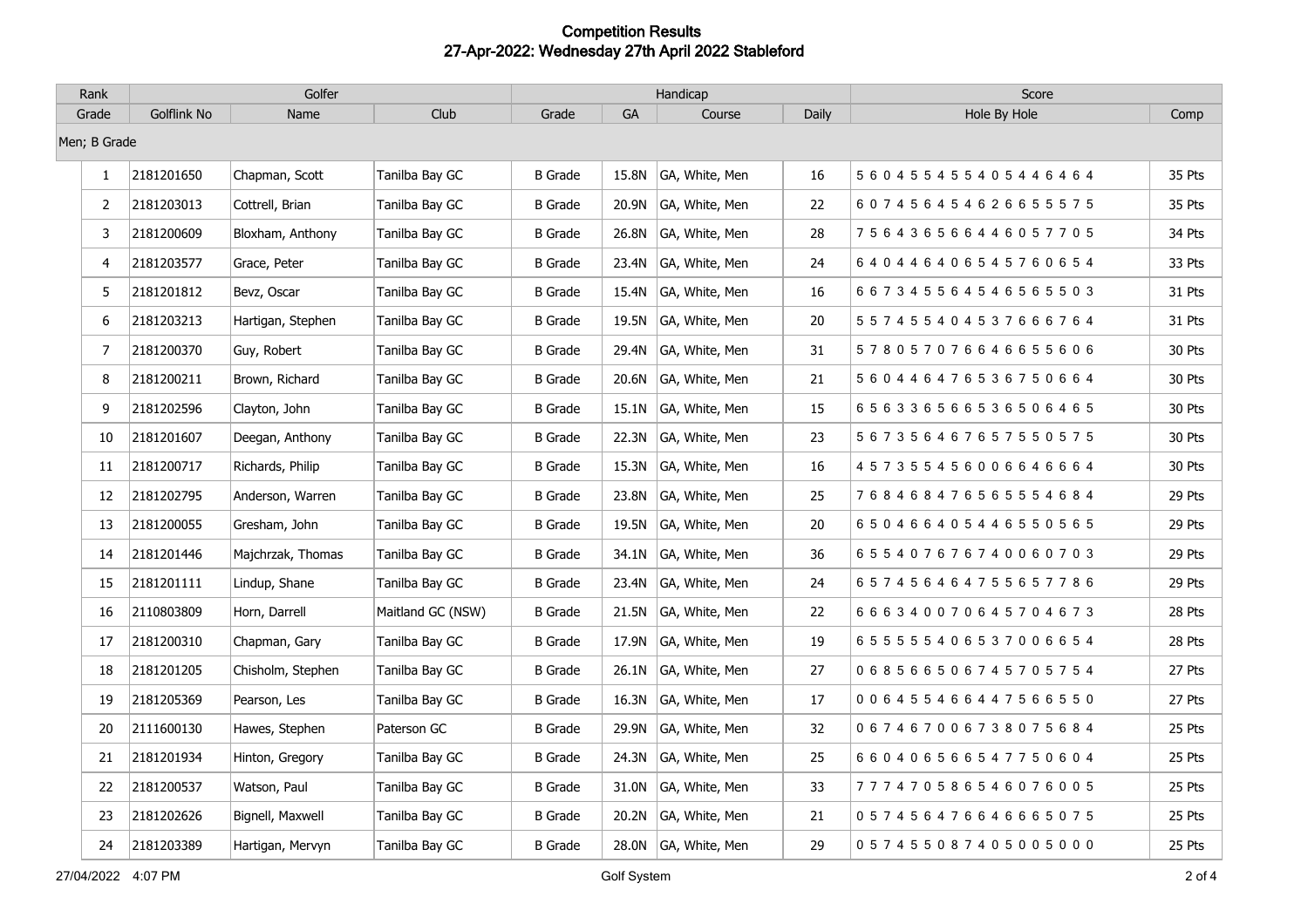| Rank  | Golfer      |                    |                | Handicap       |       |                |       | Score              |        |
|-------|-------------|--------------------|----------------|----------------|-------|----------------|-------|--------------------|--------|
| Grade | Golflink No | Name               | Club           | Grade          | GA    | Course         | Daily | Hole By Hole       | Comp   |
| 25    | 2181200223  | Burkett, Andrew    | Tanilba Bay GC | <b>B</b> Grade | 21.6N | GA, White, Men | 23    | 007046576006566674 | 23 Pts |
| 26    | 2110202553  | Cook, Bruce        | Branxton GC    | <b>B</b> Grade | 20.4N | GA, White, Men | 21    | 666405570055755605 | 23 Pts |
| 27    | 2181200403  | Hamson, Leslie     | Tanilba Bay GC | <b>B</b> Grade | 20.4N | GA, White, Men | 21    | 557550376040660674 | 23 Pts |
| 28    | 2181200108  | Sewell, Noel       | Tanilba Bay GC | <b>B</b> Grade | 27.6N | GA, White, Men | 29    | 560470377530600075 | 23 Pts |
| 29    | 2181200229  | Geddes, Cecil      | Tanilba Bay GC | <b>B</b> Grade | 31.4N | GA, White, Men | 33    | 678006386050677005 | 20 Pts |
| 30    | 2181200200  | Van Waard, Richard | Tanilba Bay GC | B Grade        | 26.6N | GA, White, Men | 28    | 656406086600007075 | 19 Pts |
| 31    | 2181202361  | McMaster, William  | Tanilba Bay GC | <b>B</b> Grade | 28.8N | GA, White, Men | 30    | 677550006640700705 | 17 Pts |